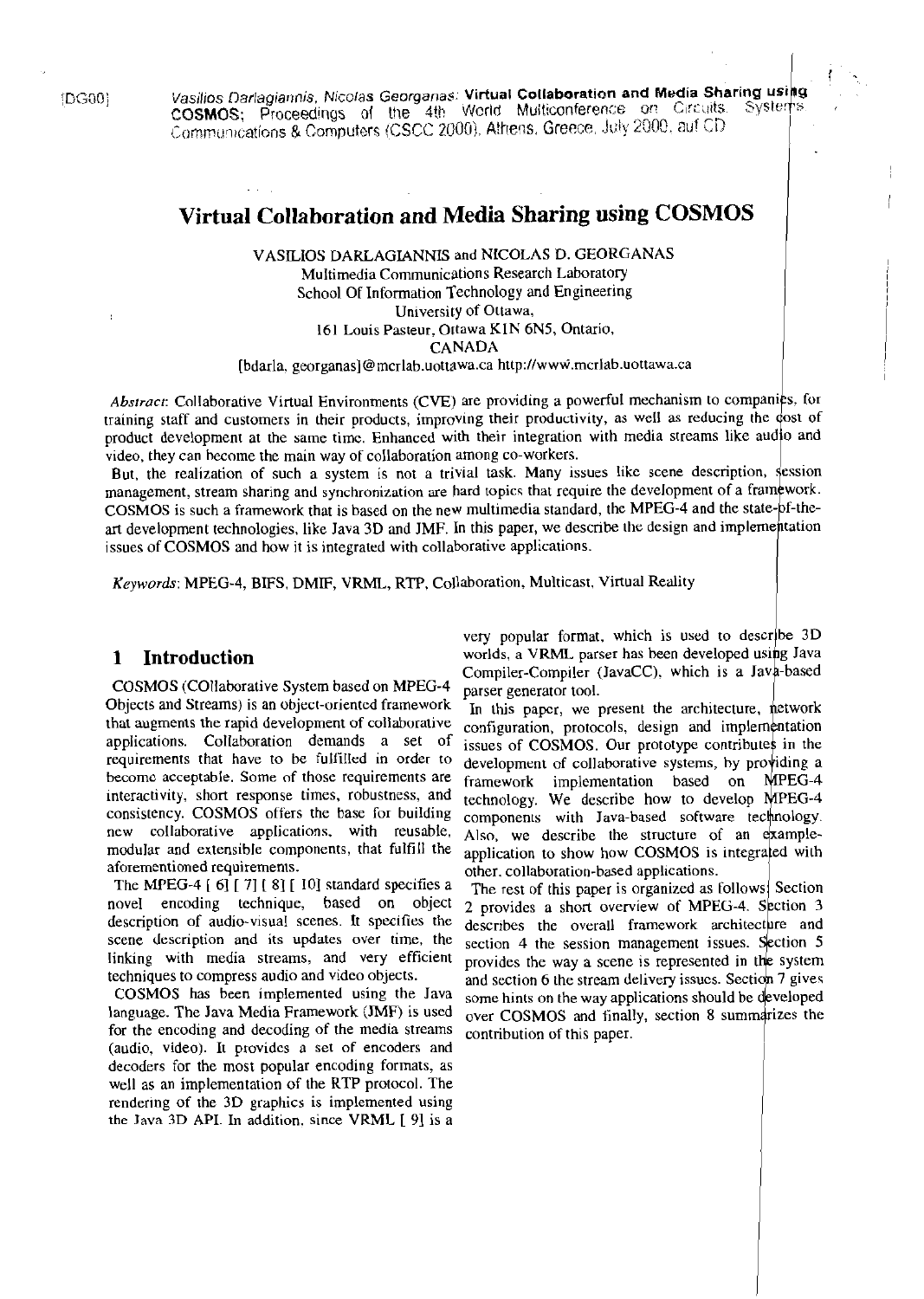MPEG-4 is a new multimedia standard, much more powerful than the previous MPEG standards. It provides an ohject-based description of content, both naturally captured and computer generated. It **3 Framework Architecture** specifies a set of video codecs for arbitrary shape of display to enable the extraction of visual objects from

DMIF is a framework that abstracts the delivery analyzed in the following sections. multimedia applications require to access data from provides a protocol abstraction for the applications. for media access. Quality of Service (QoS) requirements can be passed multicast source. DMIF provides a unique API to the or services. They don't have to "worry" where those data are. This API, called DMIF Application appropriate delivery mechanism. URLs can also specify the required network protocol, which as arguments through this interface. DA1 is language and platform independent. In addition. DMiF defines an informative DMIF-Network Interface (DNI) for the network related scenarios. DNI enables a convenient development of a framework that can easily change its signaling mapping to different protocols.

Moreover, MPEG-4 defines a way to describe the content of a scene with the Binary Format for Scene (BIFS). BIFS [ I ] [ **61** [ 141 [ **151** is hased on VRML, which it extends to cover both 2D and 3D directed acyclic graph to represent the content of decodes the multimedia streams. scene. Examples of nodes are Box, Transform, Shape The SessionManagerImpl can be easily streamed among peers.

MPEG-4 is defined in two versions. MPEG-4 version 1 provides a hasic set of tools and

**2 MPEG-4 Overview** some more advanced and, hence, hard to be implemented features.

The general architecture of COSMOS is shown in Fig. a scene. Also, it defines a set of audio codecs to cover 1 using a UML class diagram; it gives the big picture of every possible need of applications for trade-off the system. The focus of this figure is to show the way<br>between quality and compression rate.  $\frac{1}{2}$  and application can access the functionality of each between quality and compression rate. <br>MPEG-4 defines the Delivery Multimedia subsystem through the offered interfaces. It does not Delivery Multimedia subsystem through the offered interfaces. It does not Integration Framework (DMIF) [ 2] [ 5 [ 7] [ 8]. intend to provide all the details. Each subsystem is

mechanisms from the applications. For example, The Application in this figure can have access to a multimedia applications require to access data from configurable MPEG-4 Browser, that enables the either a local hard disk, or from a network source navigation in a shared 3D world and the interaction with interaction, or even from a broadcast or with it. The MPEG-4 Browser communicates with an with interaction, or even from a broadcast or with it. The MPEG-4 Browser communicates with an  $\frac{1}{2}$ instance of the DMIFFilter. The DMIFFilter provides applications, through which they can request content the DMIF Application Interface (DAI) to applications or services. They don't have to "worry" where those for the control of the establishment and release of the multicast sessions (DMIFSession). On the other hand, MPEG-4 Browser implements a DAI callback interface Interface (DAI), works with URLs, which specify the MPEG-4 Browser implements a DAI callback interface appropriate delivery mechanism. URLs can also for the DMIFFilter (ApplicationSession). The DMIFFilter is responsible for handling all the requests

The MPEG-4 Browser encapsulates an instance of SceneManagerImpl, which implements the the SceneManager interface. The SceneManager interface provides a set of methods to manipulate the content of the scene, like adding or deleting a node, or modifying the value of a field. The SceneManagerImpl encapsulates a VRMLParser object that parses a VRML file and creates the corresponding directed acyclic graph. This graph is provided  $10<sup>1</sup>$ the SceneManagerImpl. Similarly, the SceneManagerImpl has a BIFSEncoder to create streamable representations of the scenes and a BIFSDecoder object to generate descriptions. In contrast to VRML - which is text- scenes, which are encoded in BIFS format. The based - BIFS is providing a binary description of the JMFCodec class is an abstract class that represents the nodes. Nodes are the basic entities, which construct a set of encoders / decoders of JMF that encodes or

implements the or Group. BIFS enables the update of the content of a RTPSessionManager interface provided by JMF, to scene, as well as the animation of the objects with handle each media stream. It communicates with the two protocols: BIFS-command and BIFS-anim. The DMIFFilter, which is information that BIFS provides is compressed and connections. The SessionManagerImpl encapsulates a set of RTPReceivers and RTPTransmitters to handle the details of receiving and transmitting RTP streams, respectively. The data from the RTP streams are specifications, while MPEG-4 version 2 provides provided to decoders, or retrieved from the encoders.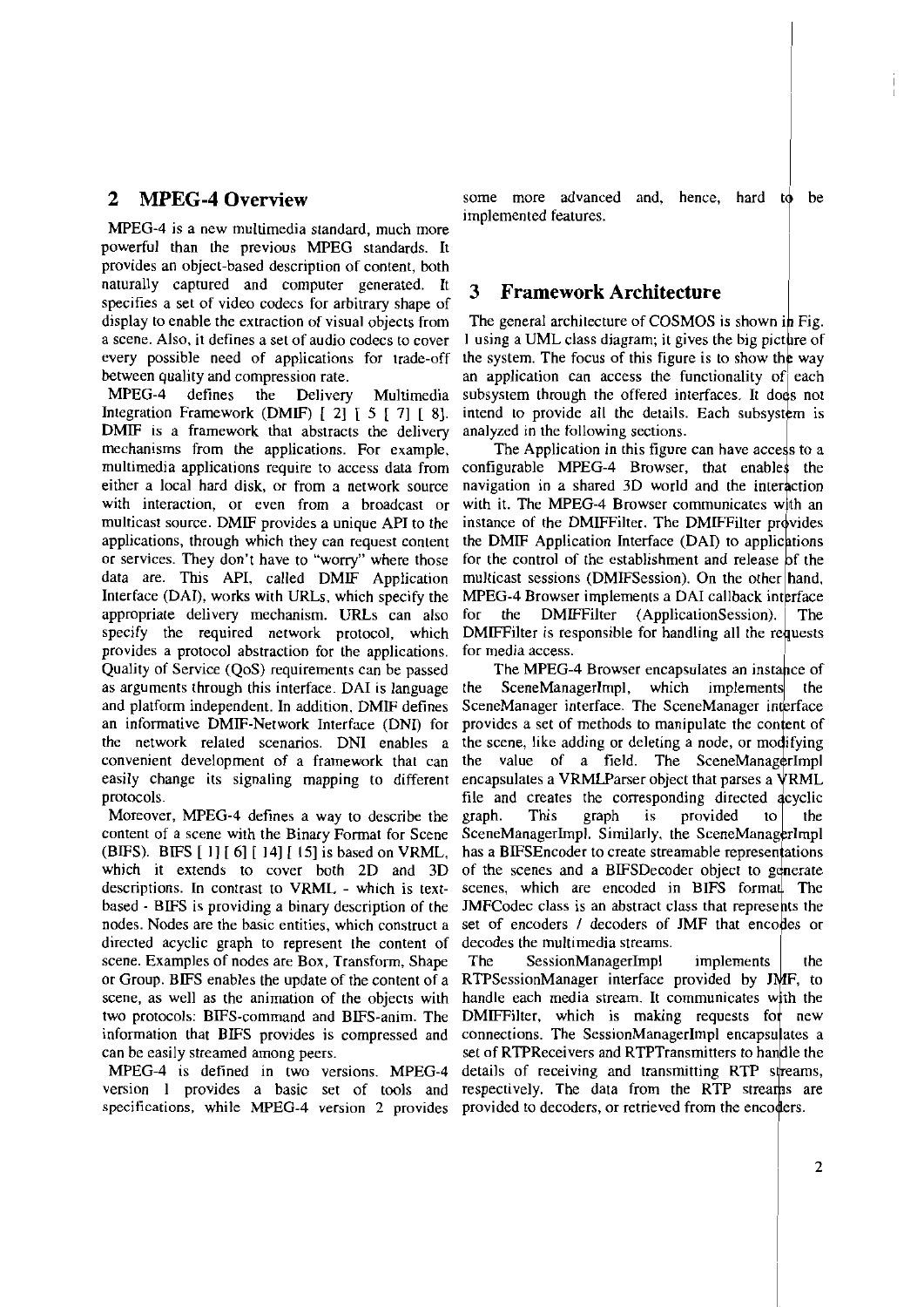can handle specific DMIF scenarios. In the case of respectively.

Each of those objects encapsulates an IPMulticast BIFSCodec encapsulates one more important object, over the UDP/IP multicast protocol. IPMulticast directed acyclic graph, which describes UDPSocket object to send and receive messages over

communicate with the RTPSessionManager to SFNode is responsible to encode/decode nodes.<br>request the creation of specific transport channels. The actual representation of the directed acycli

objects are defined, with specific responsibilities. Fig. 3 shows the UML class diagram of the basic objects In addition to the ability of encoding recoding<br>of this subsystem that we implemented

The SceneManager class provides a set of methods, view the responsive for that which enable the management of the content of the set of rules to parse valid VRML files. scene. SceneManager encapsulates three objects to handle scene content represented either in BIFS

streams or VRML-like files. Two of them, the BIFSEncoder and BIFSDecoder encodes and decodes DES streams, respectively.

**4 Session Management BIFSCodec encapsulates a static object, which is dependent of the static object** which is the called NodeDataTypeInfo. NodeDataTypeInfo is the The design of the DMIF subsystem that we  $\frac{d}{dx}$  to a database, where information about the implemented, is shown in Fig. 2, where the basic encoding of each node or field is stored (Node Data objects and interfaces, as well as their relationships  $\tau_{\text{Ypes}}$ . NDTs and Node Coding Tables - NCTs).<br>NodeDataTypeInfo implements the NodeProvider NodeDataTypeInfo implements the NodeProvider Every MPEG-4 Application that uses the DMIF interface, to provide every node that is tagged with an framework, must implement the ApplicationSession id or structures that describes the way nodes and fields framework, must implement the ApplicationSession  $\frac{1}{10}$  or structures that describes the way nodes and fields interface. It should also have access to a DMIFFilter should be encoded/decoded. It encapsulates an object interface. It should also have access to a DMIFFilter should be encoded/decoded. It encapsulates an object instance, which provides the DAI by implementing called NDTTable. It identifies the NDTs and chooses called NDTTable. It identifies the NDTs and chooses the DMIFSession interface. The DMIFFilter informs the right object, SFW $\alpha$ rldNode is a special table, which the MPEG-4 Application for every change in the keeps the actual info for all the nodes. The rest of the group state through the ApplicationSession callback tables are referencing to this one. NodeData is  $a|$ class interface.<br>IDMIFFilter encapsulates the DMIF Instances that encode a node (an implementation of the NCT). Every encode a node (an implementation of the NCT). Every node is related to such an object. For example, the the multicast scenarios, those objects can be either TransformInfo object derives the NodeData object and GroupDCDTInstance or GroupDPDTInsta-nce, stores all the information for the Transform hode.<br>which represent a Data Consumer or a Data Producer, Similarly, the FieldData object keeps information for Similarly, the FieldData object keeps information for every field.

object, which is responsible for the communication which is called BIFSS cene. BIFSS cene holds the the implements the DNI interface, which is divided in relationships of the nodes and a list, which includes all two others, the DNIConsumer and DNIProducer. the active ROUTEs. In addition, it encapsulates the These interfaces define a set of methods for the SFFieldTemplate objects. SFFieldTemplate is an respective type of DMIF termi UDP. Also, it requests from the TransactionManager spriet determinate is implementing the Streamable to generate a transaction id and a Transaction object interface, which enables the output of the scene to handle the message exchange-based transactions. to handle the message exchange-based transactions. description into a binary stream, as well as the reverse<br>GroupDPDTInstance and GroupDCDTInstance procedure. A specific derived object, which is called GroupDPDTInstance and GroupDCDTInstance procedure. A specific derived object, which is called communicate with the RTPSessionManager to  $S_FN$  ode is responsible to encode/decode nodes.

The actual representation of the directed acyclic graph is modeled with the Node objects and the corresponding Fields. Fields are deriving from the Observable object **5 Scene Representation** (observer pattern) to enable the sharing of the stored<br> **Figure 1.** Interested fields. They also The inherited complexity of the scene management<br>subsystem is handled via a well-defined object-<br>oriented sub-framework, where a big number of changes in other fields. This way, the implementation<br>of the ROUTEs is augmente

streams, the system can "read" VRML files.<br>
The SceneManager class provides a set of methods, VRMLParser is responsible for that. It encapsulates a<br>
later areas which the SceneManager class provides a set of methods, the f In addition to the ability of encoding / decoding **BIFS** files.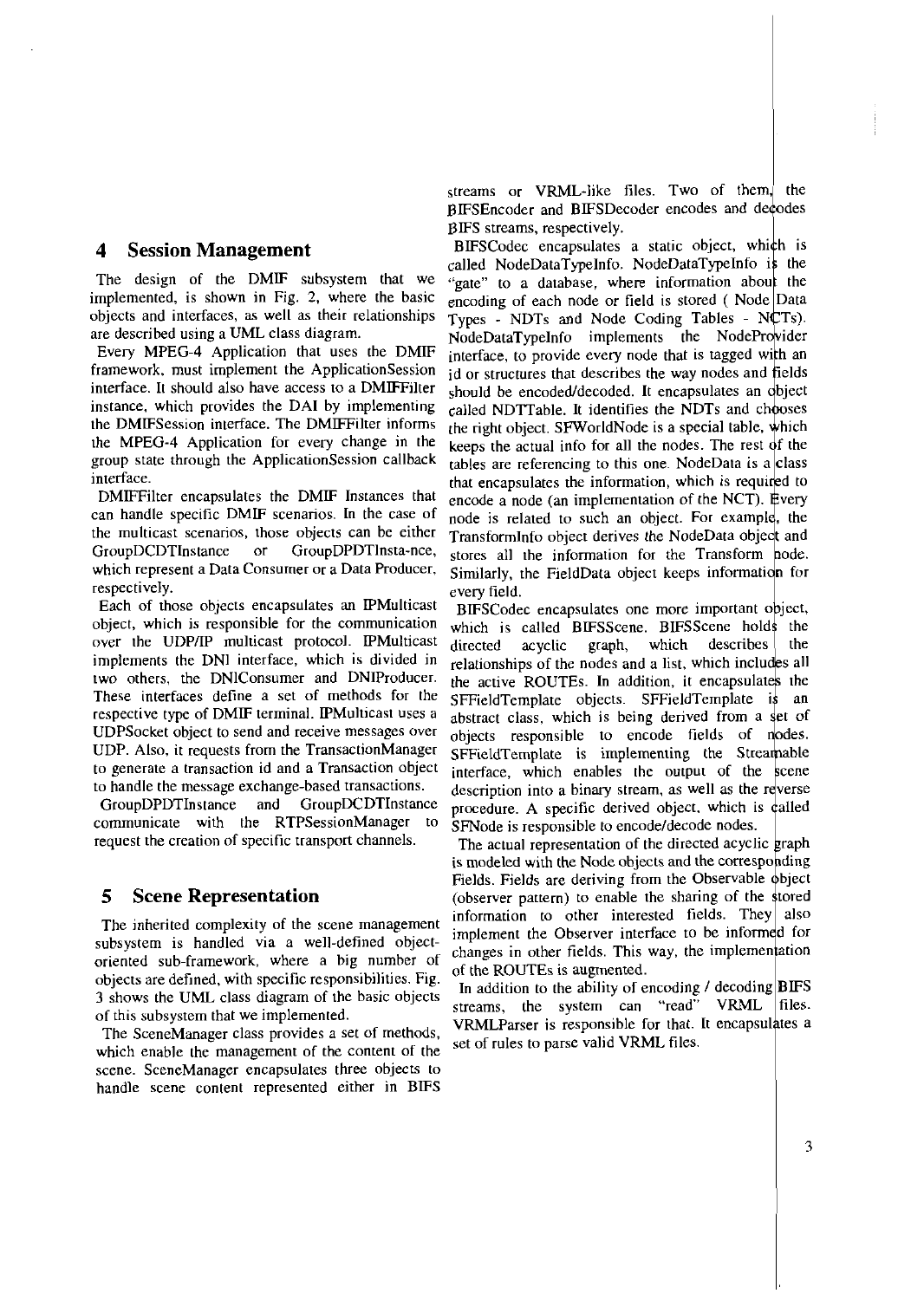As it has already been mentioned before, MPEG-4 content is described with a big number of elementary. to construct the rendenng scene.

elementary streams. Possible solutions are MPEG-2 TS, RTP, AAL2 ATM or H223. For transmission A representative example of a geometry node is the over the Internet, the most appropriate solution is the  $IndexFaceSet$  node. The IndexFaceSet node

The Sync Layer provides a means for synchronizing the elementary streams, using timestamps and the forwarded for decoding at the correct time, and after they are composed and render at the MPEG-4 terminal. JMF and Java 3D are used for the decoding

## **7 Implemented system**

COSMOS has been developed using only the Java **8 C0nclusions**  language. The framework has been tested under the  $I_n$  this paper, we presented COSMOS, a framework to Windows NT operating system, using Pentium support collaborative applications, based on the MPEGrendering of the MPEG-4 content is handled by  $standard$  specifications rames onto the surfaces of 3D objects. mplementation of an MPEG-4 r

video stream is taking part into rectangular frames. It integrated with framework. provides a variety of rendering implementations, such as 100% Java-based, or ActiveX-based. New rendering mechanisms have been implemented, by References: extending the functionality of JMF to render the video streams onto the sutfaces of 3D objects.

Java 3D API is taking place into the Canvas3D Communication Journal, August 1999 object, which is a frame with 3D rendering [ 2] G. Franceschini, "The Delivery Layer in MPEGcapabilities. The Canvas3D object is connected to the 4<sup>*v*</sup>, Image Communication Journal. August 1999

**6 Sharing of Media** MPEG-4 node is a structure that keeps information regarding the values of the fields. It does not provide visual implementation by itself. For this reason, each content is described with a big number of elementary  $MPEG-4$  node is related to a Java 3D structure to streams, which are composed at the MPEG-4 terminal enable the rendering of the information. This Java 3D treams, which are composed at the MPEG-4 terminal enable the rendering of the information. This Java 3D  $\overline{3}$ o construct the rendering scene.<br>At the Delivery Layer, MPEG-4 does not define a Node can be either a Group node, such as BranchGroup specific transport protocol for the transmission of the or TransformGroup, or a Leaf Node, such as Shape3D elementary streams. Possible solutions are MPEG-2 or Light.

over the Internet, the most appropriate solution is the  $I_{ndexFaceSet}$  node. The  $I_{ndexFaceSet}$  node RTP  $[13]$  protocol or alternatively, with some encapsulates the JMIndexFaceSet object, which is an restrictions, directly over UDP. implementation of the IndexFaceSet object. using Java<br>3D to render its geometry. It encapsulates a the elementary streams, using timestamps and the Geometry Array object (it is an object provided by appropriate buffering mechanisms. Data are  $I_{\text{avg3D} \text{ APD}}$  to define the geometry of the node. In Java3D API), to define the geometry of the node. In addition, it encapsulates information regarding the color of the node, as well as the normals and the some possible texture information. Similarly, other geometry and the rendering of the media. The nodes encapsulate the corresponding implementation nodes with Java 3D components.

support collaborative applications, based on the MPEGprocessors with very powerful graphics cards. The  $4 \text{ standard}$ . We show how to fill the gaps between the rendering of the MPEG-4 content is handled by standard specifications and the prototype mainly two components that cooperate with each implementation. We show how to use the state of the nainty two components that cooperate with each implementation. We show how to use the state of the<br>other. The 3D Renderer, which is a Java 3D art software development technologies, like Java 3D<br>mplementation of an MPEG-4 n node browser and the and JMF, to realize the MPEG-4 tools. We present a Video Renderer, which renders the decoded video complete architecture for the description of the shared scene and the management of the sessions among the JMF provides a set of encoders/decoders to participants. Also, we describe how to deal with the encode/decode video and audio streams, in many  $\hat{e}$  lementary streams, according to their specific  $\cos$ popular encoding formats, such as H.263, MPEG-1. requirements, to enable their multicasting. Finally, we AVI and Quick Time. The default rendering of the give some hints on the way applications should be The QoS<br>
y, we<br>
d be

video streams onto the surfaces of 3D objects. [1] O. Avaro, A. Elefthenadis, C. Herpel, G. Rajan, L. The rendering of a 3D world, described with the Ward, "MPEG-4 Systems: Overview", Image

Universe object, which is the top object in the  $\begin{bmatrix} 3 \end{bmatrix} C$ . Guillemot, S. Wesner, P. Christ, "Integrating hierarchy of a Java 3D implemented environment. An MPFG-4 into the Internet". ECMAST 99, 1999 MPEG-4 into the Internet", ECMAST 99, 1999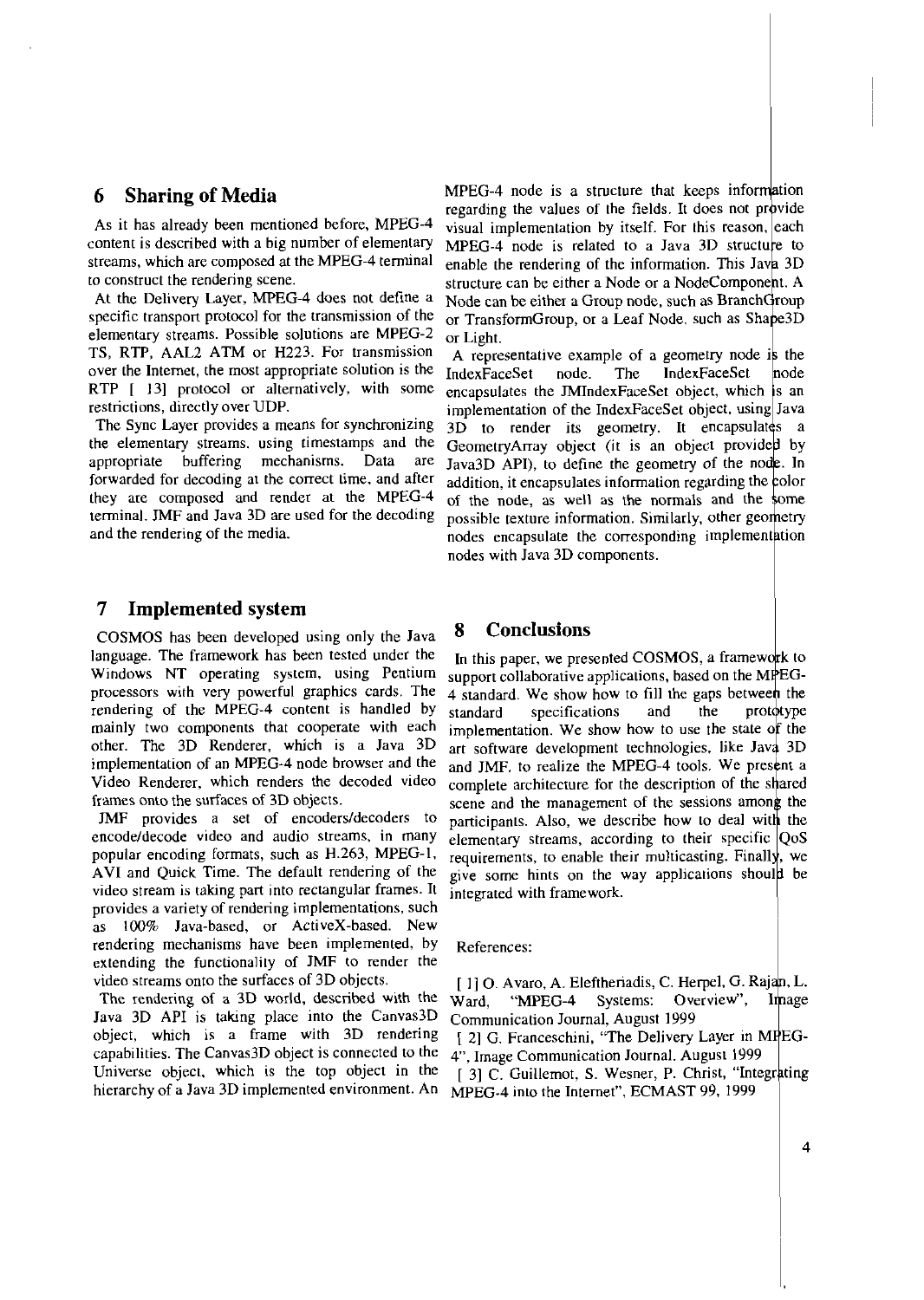Elementary Stream Management". Image Communication Journal, August 1999

"Realizing the MPEG-4 Multimedia Delivery Framework", IEEE Network, July 1998

[ 6] ISO/IEC 14496-1 IS (MPEG-4), "Information Technology – Coding of audio-visual objects, Part 1: Systems". http://flavor.ee.columbia.edu/docs/, January 1999

[7] ISO/JEC 14496-6 FCD (MPEG-4). "Information Technology – Coding of audio-visual objects, Part 6: DMIF". http://drogo.cselt.it/mpeg/public/mpeg-4 fcd, May 1998

[ 8] ISO/IEC 14496-6v2 (MPEG-4), "Information Technology – Coding of audio-visual objects, Part 6: DMIF version 2", 1999

[ 9] ISO/IEC 14772-1:1997, "Information technolo- Binary Format for Scene Description", gy -- Computer graphics and image processing -- The Communication Journal, August 1999 Virtual Reality Modeling Language (VRML) -- Part

(41 C. Herpel, A. Eleftheriadis, "MPEG-4 Systems: 1: Functional specification and UTF-8 encoding", 1997 [ 10] R. Koeman, "MPEG-4, Multimedia for our Spectrum. time". **IEEE** http://drogo. [ 5] J. Huard, A. Lazar, K. Lim, G. Tselikis, cselt.it/mpeg/koenen/mpeg-4.htm, February 1999

> [ 11] T. Liao, "Light-weight Reliable Multicast Protocol as an Extension to RTP", 1997

> [12] S. McCanne, "Scalable Multimedia Communication: Using IP Multicast and Lightweight Sessions". IEEE Internet Computing, March/April 1999

> [ 13] H. Schulzrinne, S. Casner, R. Frederick, V. Jacobson "RTP: A Transport Protocol for Real Time Applications" draft-ietf-avt-new-00, Internet Engineering Task Force, ftp://ftp.is.co.za/rfc/, Dec. 1998

> [14] J. Signes, Y. Fisher, A. Eleftheriadis, "MPEG-4: Scene Representation and Interactivity", Multimedia Systems, Standard, Networks, 1999

[15] J. Signès, Y. Fisher, A. Eleftheriadis, "MPEG-4's Image



Fig. 1 Framework architecture

5